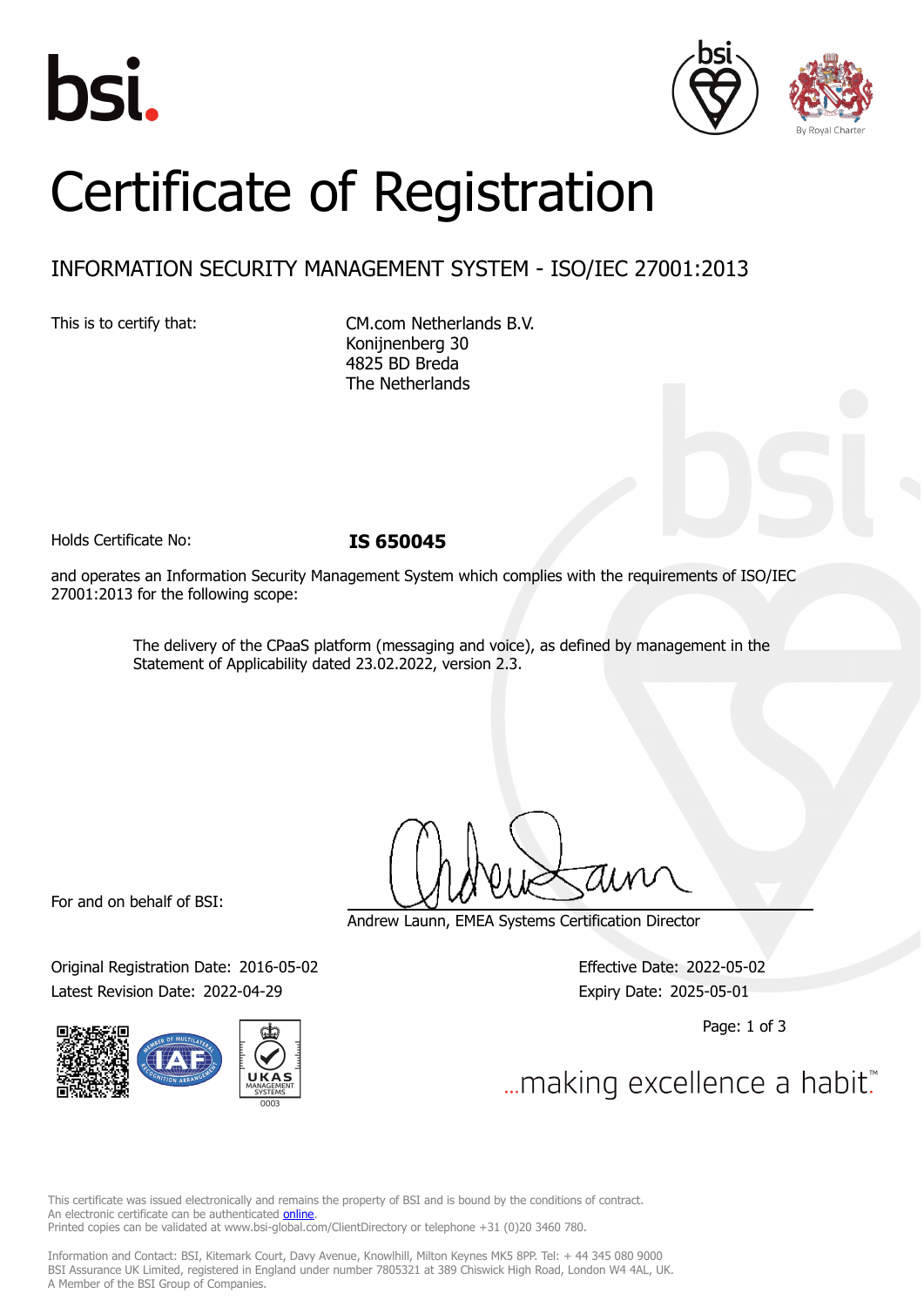### Certificate No: **IS 650045**

Location **Exercise 2018 Location Registered Activities** 

| CM.com Netherlands B.V.<br>Konijnenberg 30<br>4825 BD Breda<br>The Netherlands | The delivery of the CPaaS platform (messaging and voice), as<br>defined by management in the Statement of Applicability<br>dated 23.02.2022, version 2.3. |
|--------------------------------------------------------------------------------|-----------------------------------------------------------------------------------------------------------------------------------------------------------|
| CM.com Netherlands B.V.<br>Konijnenberg 30<br>4825 BD Breda<br>The Netherlands | The delivery of the CPaaS platform (messaging and voice), as<br>defined by management in the Statement of Applicability<br>dated 23.02.2022, version 2.3. |
| CM Platform B.V.<br>Konijnenberg 30<br>4825 BD Breda<br>The Netherlands        | The delivery of the CPaaS platform (messaging and voice), as<br>defined by management in the Statement of Applicability<br>dated 23.02.2022, version 2.3. |
| CM.com B.V.<br>Konijnenberg 24<br>4825 BD Breda<br>The Netherlands             | The delivery of the CPaaS platform (messaging and voice), as<br>defined by management in the Statement of Applicability<br>dated 23.02.2022, version 2.3. |
| CM.com Netherlands B.V.<br>Konijnenberg 24<br>4825 BD Breda<br>The Netherlands | The delivery of the CPaaS platform (messaging and voice), as<br>defined by management in the Statement of Applicability<br>dated 23.02.2022, version 2.3. |
| CM Platform B.V.<br>Konijnenberg 24<br>4825 BD Breda<br>The Netherlands        | The delivery of the CPaaS platform (messaging and voice), as<br>defined by management in the Statement of Applicability<br>dated 23.02.2022, version 2.3. |
| CM.com B.V.<br>Kleine Krogt 2<br>4825 AN Breda<br>The Netherlands              | The delivery of the CPaaS platform (messaging and voice), as<br>defined by management in the Statement of Applicability<br>dated 23.02.2022, version 2.3. |
| CM.com Netherlands B.V.<br>Kleine Krogt 2<br>4825 AN Breda<br>The Netherlands  | The delivery of the CPaaS platform (messaging and voice), as<br>defined by management in the Statement of Applicability<br>dated 23.02.2022, version 2.3. |
| CM Platform B.V.<br>Kleine Krogt 2<br>4825 AN Breda<br>The Netherlands         | The delivery of the CPaaS platform (messaging and voice), as<br>defined by management in the Statement of Applicability<br>dated 23.02.2022, version 2.3. |

Original Registration Date: 2016-05-02 Effective Date: 2022-05-02 Latest Revision Date: 2022-04-29 Expiry Date: 2025-05-01

#### Page: 2 of 3

This certificate relates to the information security management system, and not to the products or services of the certified organisation. The certificate reference number, the mark of the certification body and/or the accreditation mark may not be shown on products or stated in documents regarding products or services. Promotion material, advertisements or other documents showing or referring to this certificate, the trademark of the certification body, or the accreditation mark, must comply with the intention of the certificate. The certificate does not of itself confer immunity on the certified organisation from legal obligations.

This certificate was issued electronically and remains the property of BSI and is bound by the conditions of contract. An electronic certificate can be authenticated **[online](https://pgplus.bsigroup.com/CertificateValidation/CertificateValidator.aspx?CertificateNumber=IS+650045&ReIssueDate=29%2f04%2f2022&Template=cemea_en)**. Printed copies can be validated at www.bsi-global.com/ClientDirectory or telephone +31 (0)20 3460 780.

Information and Contact: BSI, Kitemark Court, Davy Avenue, Knowlhill, Milton Keynes MK5 8PP. Tel: + 44 345 080 9000 BSI Assurance UK Limited, registered in England under number 7805321 at 389 Chiswick High Road, London W4 4AL, UK. A Member of the BSI Group of Companies.